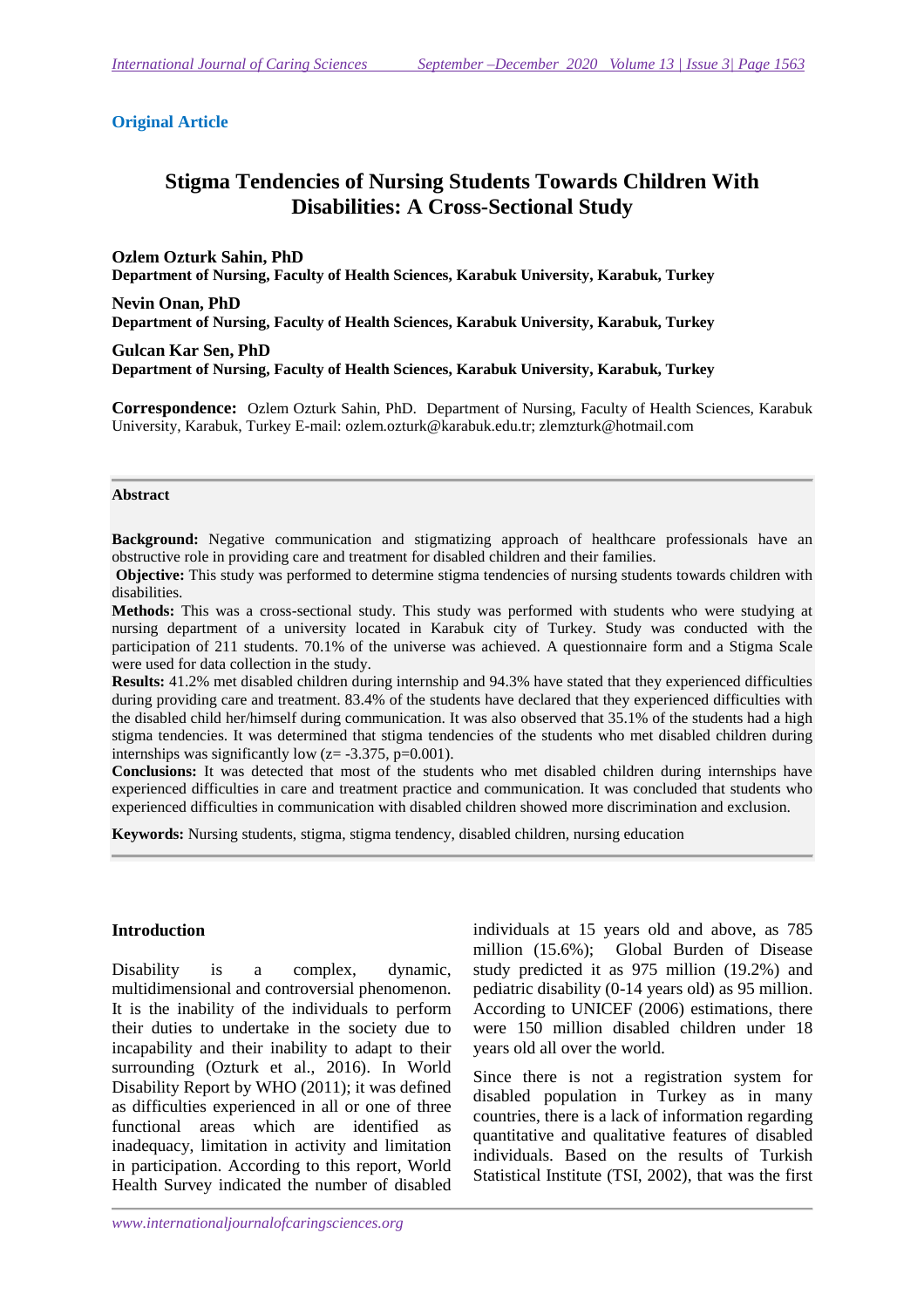and the only large study performed to eliminate the lack of information regarding disabled individuals, it was determined that the ratio of disabled population within total population was 12.29% (approximately 8.5 million); and 18.9% of the disabled population were within 0-14 year old age group and 7.1% were between 15-19 years old.

Although general attitude of the society towards disabled individuals seems to be positive, disabled people are partly rejected in reality (Daruwalla & Darcy, 2005). It is well known that there are negative attitudes towards disabled people since the older ages (Seccombe, 2007). These negative attitudes within the society cause disabled individuals to stay deprived of services in social life. Especially due to the negative attitudes of healthcare professionals, disabled individuals are introduced limited services or the quality of service may stay insufficient (Rosenthal, Chan, & Livneh, 2006). Negative attitudes of the healthcare professionals are one of the main reasons preventing them to benefit from healthcare services (Marks, 2007; Ten Klooster et al., 2009).

One of the most significant negative attitudes affecting healthcare and rehabilitation of disabled individuals is stigmatization by healthcare professionals (Al-Zahrani, 2012). Stigma is based on negative beliefs and resulting prejudice, begins with labelling and ends with discrimination and exclusion (Yaman & Gungor, 2013). According to Goffman (2009), stigma is defined as the exclusion of an individual from social approval due to having a characteristic different from normal majority. In addition, it discredits the individual by presuming as dishonored and defective based on his/her physical or mental disability, race, ethnicity, religion, drug addiction or any disease that is considered as bad within the society. Healthrelated stigma is addressed as a negative evaluation of the individual due to skin diseases as leprosy, mental diseases, and specific diseases such as epilepsy and HIV/AIDS and his/her disability (Scambler, 2009).

Although studies on stigmatization by healthcare professionals in diseases such as skin, mental, epilepsy and HIV/AIDS were found in the literature review (Scambler, 2009; Kopera et al., 2015; Feyissa et al., 2012), no national or international study was found including stigmatization of disabled individuals by

healthcare professionals However, it has been reported in many studies that disabled individuals (Al-Zahrani, 2012; Morgan & Lo, 2013; Rosenthal et al., 2006; Seccombe, 2007; Ten Klooster et al., 2009) and children (Colver, 2006; Matziou et al., 2009) were exposed to negative attitudes by healthcare professionals. In the study by Kupeli, Donmez, & Temel (2014) investigating the opinions of nursing students from different cultures for disability, problems experienced by the disabled individuals were asked to the nursing students; and 16.4% of nursing students in Turkey and 10.3% of the students in USA indicated that they experienced stigmatization problem. Again in another study, it was reported that disabled children were exposed to stigmatization (Colver, 2006).

Disabled children carry health-related risks more than general population, and their requirements for health services show more variations and increase based on the underlying problem (Bebbington et al., 2013; Inan et al., 2013). Besides, due to advanced technology and treatments, it is more possible for the nurses, who are often participated in the treatment and care of disabled children, to meet growing number of disabled children in healthcare institutions (Seccombe, 2007; Matziou et al., 2009). Providing the best quality nursing care to the disabled individuals in accordance with their rights and dignity is one of the most important occupational areas of nursing (Northway, Jenkins, & McMillan, 2014). If nurses who are employed with care of disabled adults and children, do not show them the required sensitivity and appropriate attitude, quality of nursing care is negatively affected (Seccombe, 2007; Al-Zahrani, 2012; Matziou et al., 2009). Therefore, nurses should develop and maintain a positive attitude towards disabled children during their education (Ten Klooster et al., 2009; Geckil et al., 2017).

In conclusion, nursing students will be in contact with disabled children in their social lives as well as in their professional lives as the nurses of future. All over the world including Turkey, many studies have been conducted to examine the attitudes of nursing students or nurses towards disabled children or adults (Seccombe, 2007; Ten Klooster et al., 2009; Matziou et al., 2009; Kupeli, Donmez, & Temel, 2014); however, no study was found in the literature evaluating their stigma tendencies. This study was performed to determine stigma tendencies of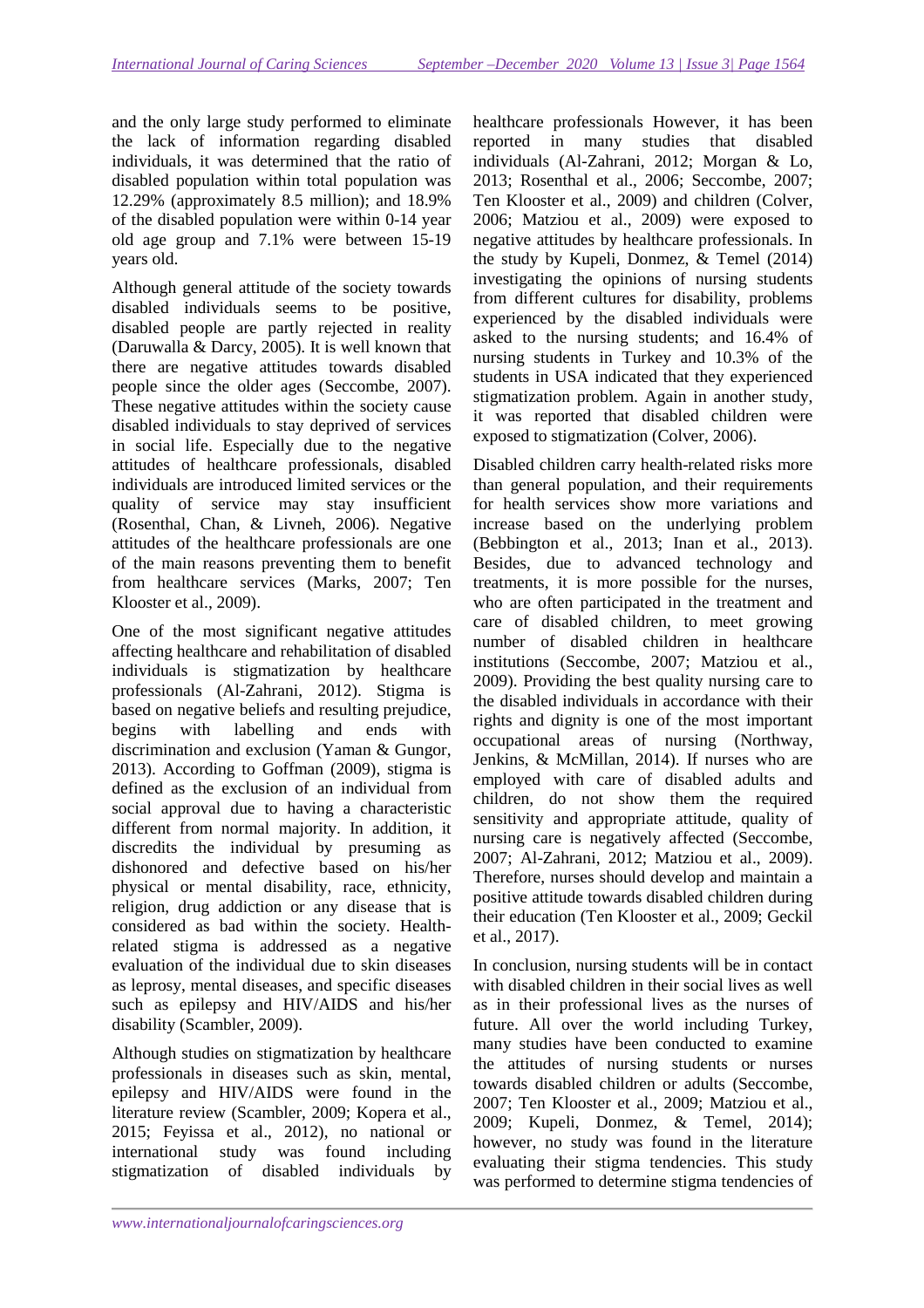nursing students towards children with disabilities.

# **Methods**

*Design and sample:* This cross-sectional study was performed with students who were studying at nursing department of a university located in Karabuk city of Turkey. Nursing education lasts for 4 years in overall Turkey. Students begin internships in the hospitals, schools, family health centers, institutions for disabled and private education centers for the practical part of several courses since the second term of first year.

The universe of the study was composed of all students (n=301) who were studying at 1st, 2nd, 3rd and 4th year of Nursing department of Karabuk University School of Health during spring term of 2015-2016 academic year. Sample selection was not made in the study; and it was aimed to reach all students, and it was based on voluntary basis. Students who did not approve to participate in the study, who were absent and on sick leave during the time of data collection were not included in the study. Study was conducted with the participation of 211 students. 70.1% of the universe was achieved.

*Instruments and data collection:* A questionnaire form including 22 open and closeended questions which were generated by the researchers and a Stigma Scale which was developed by Yaman and Gungor (2013) were used for data collection in the study. Questionnaire form and scale were given to the students by the researchers and they were asked to fill the form on their own.

Stigma Scale was developed by Yaman and Gungor (2013) in order to measure psychological stigma tendency. Stigma Scale includes 22 items and 4 subscales such as "discrimination or exclusion", "labelling", "psychological health" and "prejudice". In order to grade scale items, 5 Likert-type grading was used including 1. Absolutely do not agree, 2. Do not agree, 3. Partly agree, 4. Agree and 5. Totally agree. The lowest score that can be obtained from the scale is 22, and the highest is 110. It can be stated that individuals who get a score below 55 from Stigma Scale (by multiplying a mean value of 2.5 and the number of 22 items) have a low stigma tendency and individuals who get a score above 55 have a high stigma tendency. There is not any item that is inversely scored in the scale. Cronbach Alpha reliability coefficient of the scale was found to be 0.84, Spearman-Brown correlation coefficient was 0.85 and Guttman split-half value was 0.85. Cronbach Alpha reliability coefficient of the scale was found to be 0.87 for this study.

*Data Analysis:* Data entry was performed on computer for the analysis of data obtained from the study. Compliance of data with normal distribution was assessed by using Kolmogorov-Smirnov test and it was determined that data were not showing normal distribution. For data assessment, frequency and percentages were used; Mann-Whitney U test was used to compare two independent groups and Kruskal-Wallis test was used to compare more than two independent groups. Mann-Whitney U test with Bonferoni correction was used to determine which groups created the differences and Spearman correlation analysis was used to evaluate the relationship between age and stigma tendency. The results were assessed within a confidence interval of 95%, and  $p<0.05$  was considered as statistically significant.

*Ethical Approval:* Ethical approval was taken from Karabuk University Ethics Committee (decree date: 22.06.2016, decree no: 2016/07) and institutional permit was obtained from the Directorate of Karabuk University Health School. All procedures performed in studies involving human participants were in accordance with the ethical standards of the institutional and/or national research committee and with the 1964 Helsinki Declaration and its later amendments or comparable ethical standards.

# **Results**

211 nursing students (31.8% were at first year, 25.6% were at second year, 21.3% were at third year, 21.3% were at fourth year) were included in the study. Mean age of the students was  $21.64 \pm 1.97$  years old, and 86.3% were females. There was not any disabled individual within the family of 92.4% of the students.

41.2% of the students declared that they met disabled children at their internship places. It was determined that 94.3% of the students who met diabled children experienced difficulty in practicing care and treatment of these disabled children. Among the causes of their difficulties in care and treatment, "inability to know how to communicate" was ranked as second by 51.2% (Table 1).While 83.4% of the students declared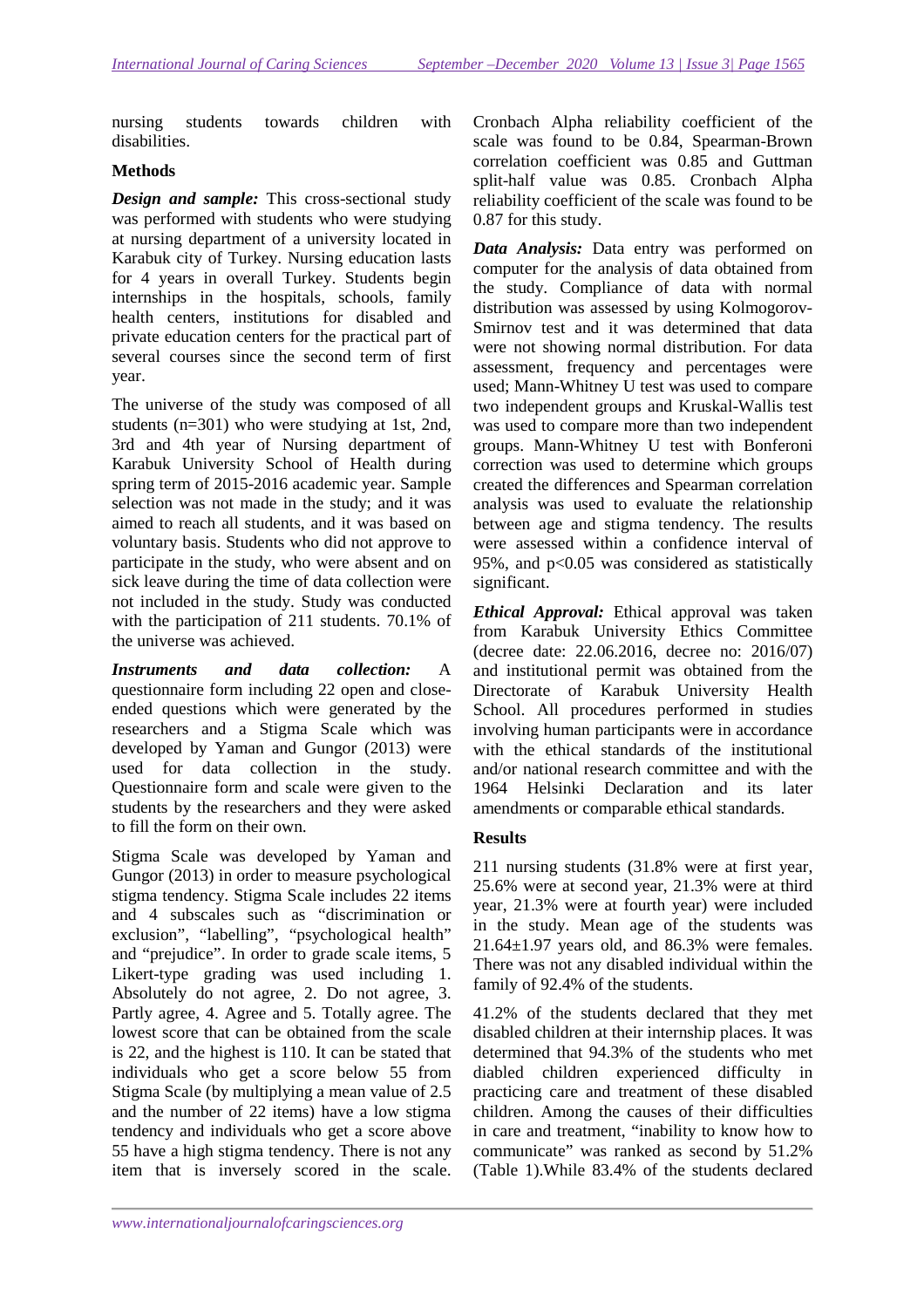that they experienced difficulties in the communication with the disabled child, "inability to know how to behave" was found to be at second place by 77.8% among the causes of experiencing difficulty in communication. It was stated by the students that disability which created the most difficulty in communication was autism (Table 2).Mean total score of the students from stigma scale was 50.81±11.19. When it was examined for subscales, it was found that "prejudice" subscale had the highest mean item score and "discrimination or exclusion" subscale had the lowest mean score. It was also determined that 35.1% of the students had a high stigma tendency (Table 3). It was found that there were negative correlations between age of the students included in the study and stigma tendency and subscales. It was determined that stigma tendency and subscale scores decreased as age increased (Table 4). Moreover, statistically significant differences were found between stigma tendency scores of the students based on their study year (Stigma scale,  $\chi^2$ <sub>K</sub>. w=24.83, p=0.000; Discrimination or exclusion,  $\chi^2_{K-W}$ =11.31 p=0.010; Labelling,  $\chi^2_{K-W}$ =13.47,  $\overline{p}=0.004$ ; Psychological health,  $\chi^2_{K-W}=18.65$ , p=0.000; Prejudice,  $\chi^2_{K-W}$ =19.18, p=0.000). At the end of "Mann-Whitney U test with

Bonferroni correction" which was performed to determine where the difference was originated, it was found that the differences in total scale score and in all subscales were derived from that first graders had higher mean scores than third and fourth graders.

In the study, it was determined that mean score and mean rank of stigma tendency were higher among women compared to men; however, this difference was not statistically significant. Based on the presence of disabled individual within own family, no significant difference was found between mean scores of the students for stigma tendency. It was seen that stigma tendency and subscale mean scores of the nursing students who met disabled children during internship were lower than the ones who did not meet. This difference was found to be significant except mean scores of "prejudice" subscale. Stigma tendency and subscale mean scores of the students who experienced a difficulty in communication with the disabled child, were higher compared to the students who did not experience any difficulty. This difference was found to be significant for mean score of "discrimination or exclusion" subscale (Table 5).

**Table 1. Students' status of meeting disabled children during internship** 

| <b>Features</b>                                                                        | <b>Number</b> | $\frac{0}{0}$ |
|----------------------------------------------------------------------------------------|---------------|---------------|
| Meeting disabled child during internship $(n=211)$                                     |               |               |
| Yes                                                                                    | 87            | 41.2          |
| N <sub>0</sub>                                                                         | 124           | 58.8          |
| Having difficulty while practicing care and treatment of disabled<br>children $(n=87)$ |               |               |
| Yes (I did)                                                                            | 82            | 94.3          |
| No (I did not)                                                                         | 5             | 5.7           |
| The cause of difficulty in care and treatment *                                        |               | $**$          |
| Hesitating with the thought of giving pain                                             | 51            | 62.2          |
| Inability to know how to communicate                                                   | 42            | 51.2          |
| Inability to understand their needs                                                    | 34            | 41.5          |
| Meeting combative behaviors                                                            | 26            | 31.7          |
| Being a fraid of having a bad response                                                 | 9             | 10.9          |
| Lack of permission from the family                                                     | 7             | 8.5           |
| Lack of permission from the employees of the institution                               | 4             | 4.9           |

\* More than one answer were given. \*\* Percentage values were calculated on 82 individuals who had difficulties in care and treatment.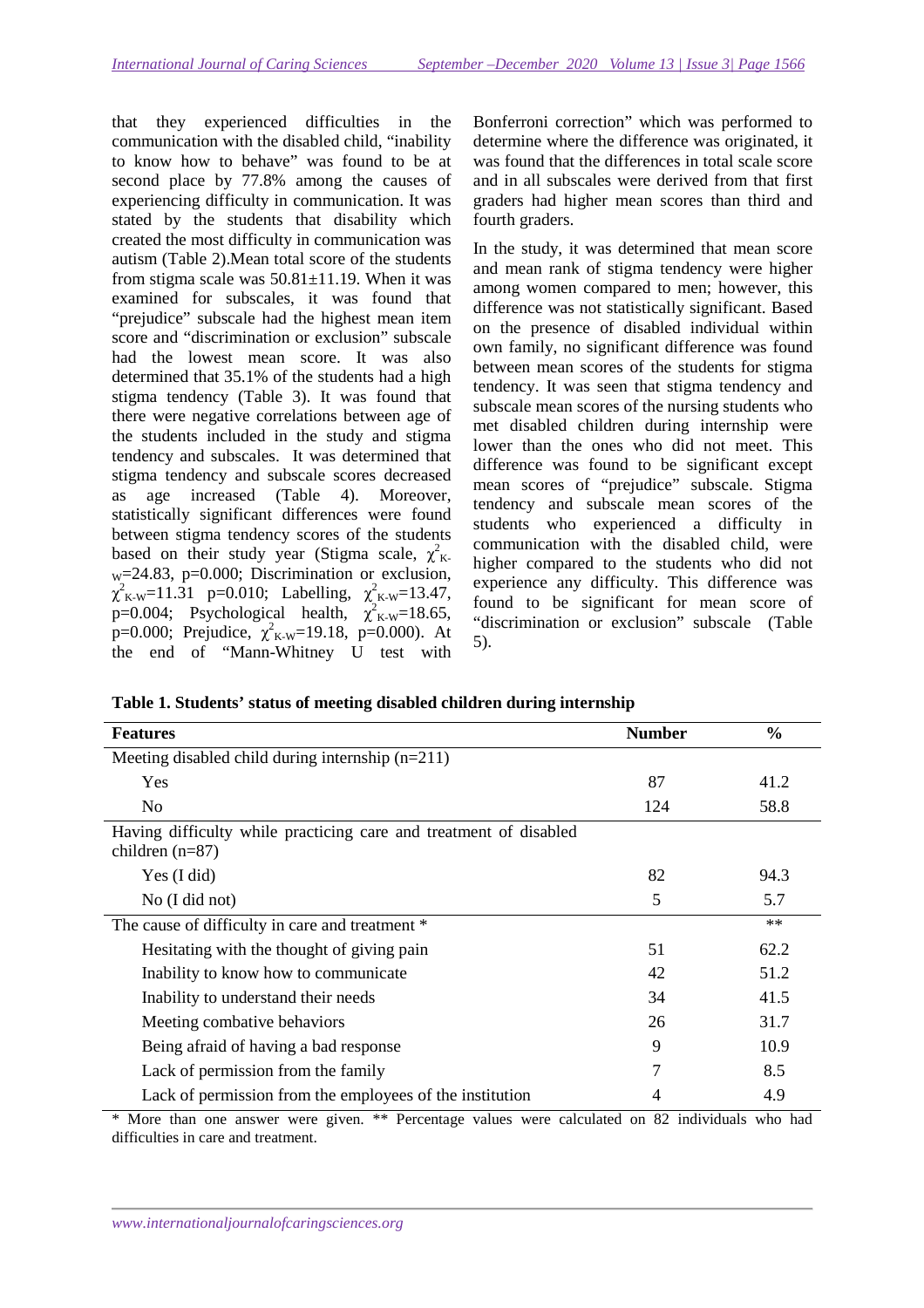| <b>Features</b>                                                                | <b>Number</b> | $\frac{0}{0}$ |
|--------------------------------------------------------------------------------|---------------|---------------|
| Experiencing difficulty in the communication with disabled child<br>$(n=211)$  |               |               |
| Yes                                                                            | 176           | 83.4          |
| N <sub>o</sub>                                                                 | 35            | 16.6          |
| Reasons of experiencing difficulty in communication*                           |               | $**$          |
| Inability to know how to behave                                                | 137           | 77.8          |
| Lack of sufficient information                                                 | 73            | 41.5          |
| Pity and worry                                                                 | 48            | 27.3          |
| Being afraid of having a bad response                                          | 39            | 22.2          |
| Being afraid of giving harm                                                    | 12            | 6.8           |
| Lack of permission from the family for communication                           | 4             | 2.3           |
| The type of disability which is the most difficult to communicate<br>$(n=211)$ |               |               |
| Autism                                                                         | 70            | 33.2          |
| Deafness                                                                       | 52            | 24.6          |
| Other mentally disabled                                                        | 40            | 18.9          |
| Down syndrome                                                                  | 24            | 11.4          |
| <b>Blindness</b>                                                               | 21            | 10.0          |
| Orthopedically handicapped                                                     | 4             | 1.9           |

|  |  |  |  | Table 2. Students' status of communication with disabled children |
|--|--|--|--|-------------------------------------------------------------------|
|--|--|--|--|-------------------------------------------------------------------|

\* More than one answer were given. \*\* Percentage values were calculated on 176 individuals who experienced difficulty in communication.

| <b>Total and Subscales</b>      | <b>Scores</b>       | <b>Item Score</b> |           |                |             |           |
|---------------------------------|---------------------|-------------------|-----------|----------------|-------------|-----------|
|                                 | Range               | <b>Mean</b>       | <b>SD</b> | <b>Min-Max</b> | <b>Mean</b> | <b>SD</b> |
| <b>Stigma Scale Total Score</b> | $22 - 110$          | 50.81             | 11.19     | 24-85          |             |           |
| Discrimination or Exclusion     | $6 - 30$            | 9.51              | 3.74      | $6 - 28$       | 1.58        | 0.62      |
| Labelling                       | $6 - 30$            | 14.77             | 4.24      | $6 - 30$       | 2.46        | 0.70      |
| Psychological Health            | $5 - 25$            | 12.03             | 3.40      | $5 - 21$       | 2.40        | 0.68      |
| Prejudice                       | $5 - 25$            | 14.49             | 3.28      | $5-21$         | 2.89        | 0.65      |
|                                 | Scale cut-off score |                   | n         | $\frac{6}{9}$  |             |           |
| High stigma tendecy             |                     | Above 55          |           | 74             | 35.1        |           |
| Low stigma tendency             |                     | Below 55          |           | 137            | 64.9        |           |

# **Table 3. Distribution of mean total and subscale scores of stigma scale**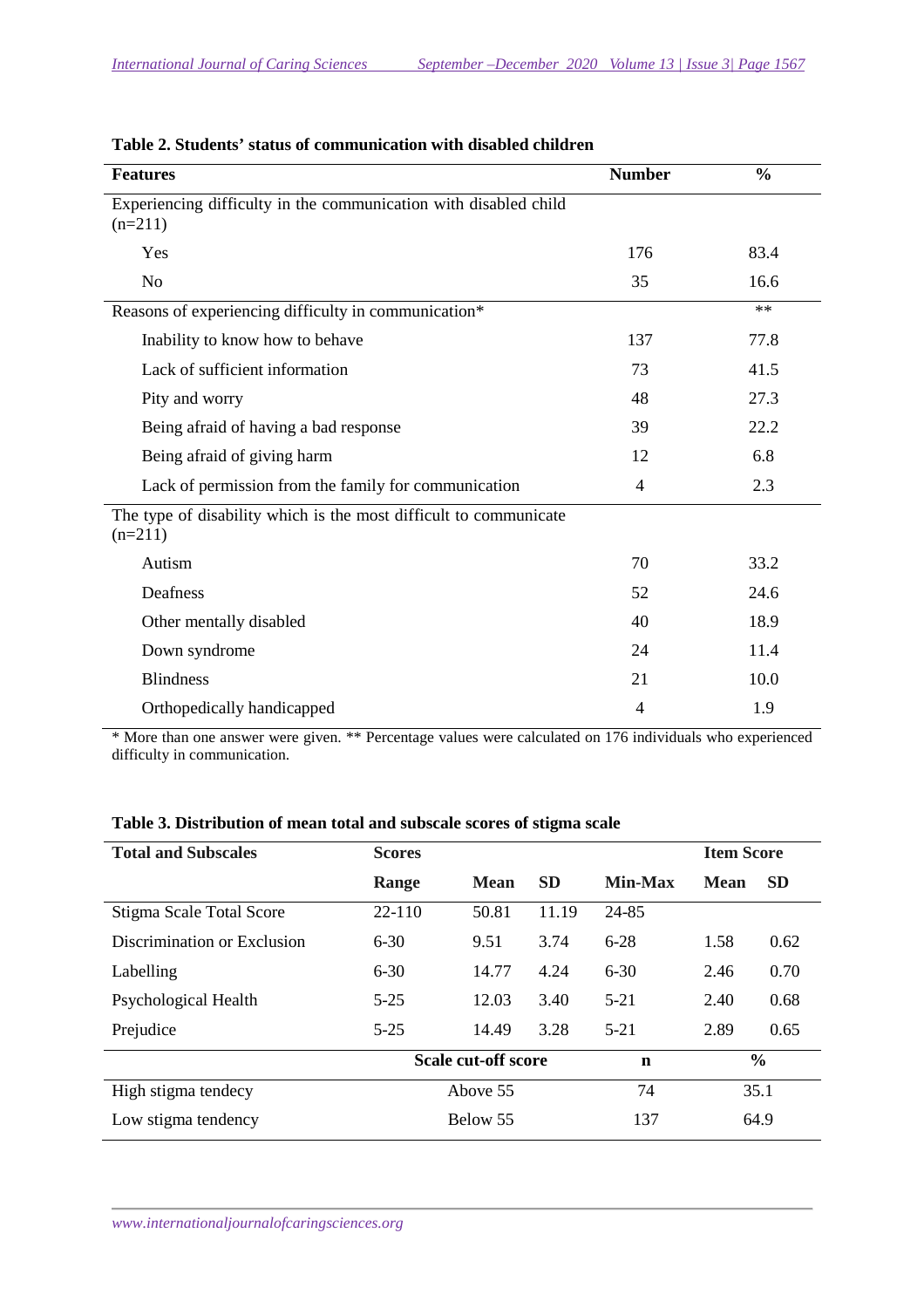|             | <b>Stigma Scale</b> | <b>Discrimination</b><br>or exclusion | <b>Labelling</b> | Psychological<br>health | <b>Prejudice</b> |
|-------------|---------------------|---------------------------------------|------------------|-------------------------|------------------|
| Age         |                     |                                       |                  |                         |                  |
| ${\bf r}_s$ | $-29**$             | $-22**$                               | $-.25**$         | $-15*$                  | $-.27**$         |
| p           | ,000                | ,001                                  | ,000             | ,024                    | ,001             |

| Table 4. The correlations between age of the students and their stigma tendency and subscales |  |  |  |  |  |  |
|-----------------------------------------------------------------------------------------------|--|--|--|--|--|--|
|                                                                                               |  |  |  |  |  |  |

**r**<sub>s=</sub> Spearman Correlation Analysis \*\* Correlation is significant at the 0.01

| <b>Variables</b>                                       |             | <b>Stigma</b><br><b>Scale</b> | <b>Discriminati</b><br><b>or</b><br><sub>on</sub><br>exclusion | <b>Labelling</b>       | Psychologi<br>cal health | Prejudice              |
|--------------------------------------------------------|-------------|-------------------------------|----------------------------------------------------------------|------------------------|--------------------------|------------------------|
|                                                        | $\mathbf n$ | <b>Mean Sd</b>                | Mean Sd                                                        | <b>Mean Sd</b>         | <b>Mean Sd</b>           | <b>Mean Sd</b>         |
|                                                        |             | (Mean<br><b>Rank</b> )        | (Mean<br><b>Rank</b> )                                         | (Mean<br><b>Rank</b> ) | (Mean<br><b>Rank</b> )   | (Mean<br><b>Rank</b> ) |
| <b>Sex</b>                                             |             |                               |                                                                |                        |                          |                        |
| Women                                                  | 182         | $51.1 \pm 11.3$               | $9.5 \pm 3.8$                                                  | $14.9 + 4.2$           | $12.1 \pm 3.4$           | $14.5 \pm 3.2$         |
|                                                        |             | (107.9)                       | (106.2)                                                        | (107.8)                | (108.1)                  | (107.4)                |
| Men                                                    | 29          | $48.5 + 9.8$                  | $9.1 + 2.9$                                                    | $13.9 \pm 3.9$         | $11.4 \pm 2.9$           | $14.0 \pm 3.4$         |
|                                                        |             | (93.8)                        | (104.2)                                                        | (94.3)                 | (92.2)                   | (96.6)                 |
| $z^*$                                                  |             | $-1.157$                      | $-0.170$                                                       | $-1.114$               | $-1.311$                 | $-0.891$               |
|                                                        |             | 0.247                         | 0.868                                                          | 0.265                  | 0.190                    | 0.373                  |
| $\mathbf{p}$                                           |             |                               |                                                                |                        |                          |                        |
| Presence of a disabled individual within<br>the family |             |                               |                                                                |                        |                          |                        |
| Yes                                                    | 16          | $51.6 \pm 11.9$               | $10.9 + 4.7$                                                   | $14.8 \pm 3.5$         | $12.5 \pm 3.6$           | $13.6 \pm 3.9$         |
|                                                        |             | (109.7)                       | (118.1)                                                        | (105.6)                | (116.4)                  | (86.7)                 |
| N <sub>o</sub>                                         | 195         | $50.7 \pm 11.1$               | $9.4 \pm 3.6$                                                  | $14.7 + 4.3$           | $11.9 \pm 3.3$           | $14.5 \pm 3.2$         |
|                                                        |             | (105.6)                       | (105.0)                                                        | (106.0)                | (105.1)                  | (107.5)                |
| $z^*$                                                  |             | $-0.256$                      | $-0.837$                                                       | $-0.023$               | $-0.712$                 | $-1.316$               |
|                                                        |             | 0.798                         | 0.403                                                          | 0.981                  | 0.476                    | 0.118                  |
| $\mathbf{p}$                                           |             |                               |                                                                |                        |                          |                        |
| Meeting a disabled child during intership              |             |                               |                                                                |                        |                          |                        |
| Yes                                                    | 87          | $47.4 + 9.9$                  | $8.7 \pm 2.8$                                                  | $13.4 \pm 3.3$         | $11.3 \pm 3.2$           | $13.9 \pm 3.3$         |
|                                                        |             | (89.0)                        | (96.0)                                                         | (87.3)                 | (93.9)                   | (97.0)                 |
| No                                                     | 124         | $53.1 \pm 11.4$               | $10.0 + 4.1$                                                   | $15.7 + 4.5$           | $12.5 \pm 3.4$           | $14.8 \pm 3.1$         |
|                                                        |             | (117.8)                       | (112.9)                                                        | (119.1)                | (114.4)                  | (112.2)                |

**Table 5. Comparison of stigma tendency and subscales based on some variables** 

*www.internationaljournalofcaringsciences.org*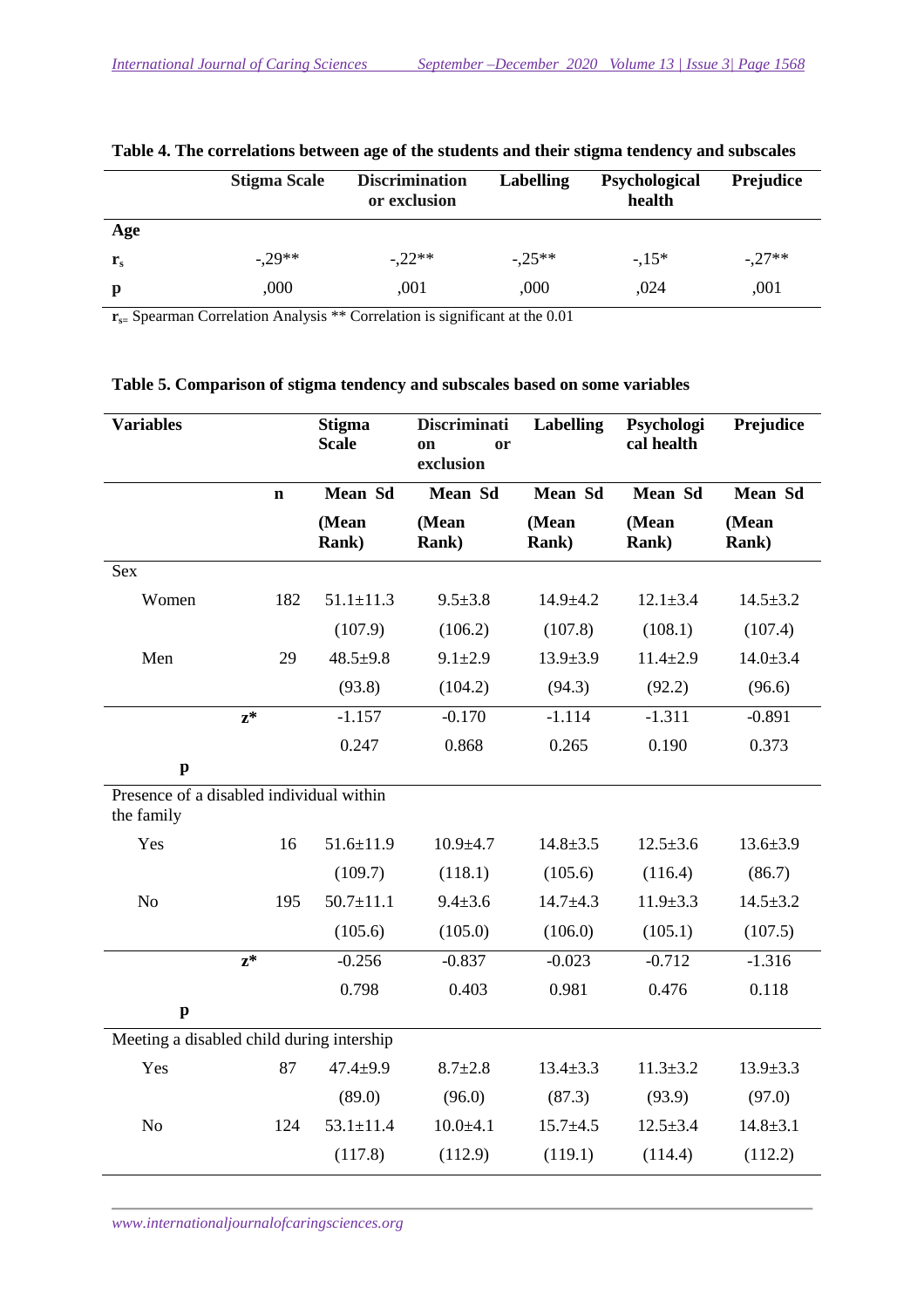|                                                                  | $z^*$ | $-3.375$        | $-2.005$      | $-3.735$     | $-2.405$       | $-1.787$       |
|------------------------------------------------------------------|-------|-----------------|---------------|--------------|----------------|----------------|
|                                                                  |       | 0.001           | 0.045         |              | 0.016          | 0.074          |
| $\mathbf{p}$                                                     |       |                 |               |              |                |                |
| Experiencing difficulty in communication with the disabled child |       |                 |               |              |                |                |
| Yes                                                              | 176   | $51.3 \pm 11.3$ | $9.7 + 3.9$   | $14.9 + 4.2$ | $12.0 \pm 3.4$ | $14.5 \pm 3.3$ |
|                                                                  |       | (108.5)         | (109.7)       | (108.1)      | (107.0)        | (107.3)        |
| N <sub>0</sub>                                                   | 35    | $48.3 \pm 10.1$ | $8.3 \pm 2.4$ | $14.0 + 4.1$ | $11.7 \pm 3.3$ | $14.2 \pm 3.1$ |
|                                                                  |       | (93.3)          | (87.3)        | (95.3)       | (100.6)        | (99.1)         |
|                                                                  | $z^*$ | $-1.342$        | $-2.004$      | $-1.137$     | $-0.574$       | $-0.726$       |
|                                                                  |       | 0.180           | 0.045         | 0.255        | 0.566          | 0.468          |
| p                                                                |       |                 |               |              |                |                |

\*Mann-Whitney U test

## **Discussion**

There are many health problems among disabled children outside their disability; and these children have more healthcare requirements (Bebbington et al., 2013; Inan et al., 2013; Thyen et al., 2003). Besides, with developing medical technology, it becomes more possible for the nurses to meet a growing number of disabled children at healthcare institutions (Seccombe, 2007; Matziou et al., 2009). In the study, it was observed that nearly half (41.2%) of the nursing students met disabled children at internship places even before starting professional life; but despite this, they experienced difficulties in care and treatment of these children due to reasons such as inability to know how to communicate (94.3%). These results obtained from the study suggest that the topics such as communication with disabled individuals and care of these individuals were not adequately involved in nursing education.

In the study, majority of nursing students (83.4%) stated that they experienced difficulty in the communication with disabled child. In the study by Sari and Altiparmak (2008) it was determined that midwives and nurses experienced difficulty in establishing communication while providing care to the disabled child (64.3%). Also in the other previous studies, it has been reported that healthcare professionals experienced difficulty in communication while providing care to the disabled individuals (Rosenthal et al., 2006; Marks, 2007; Ten Klooster et al., 2009). According to UNICEF's (2015) Report on

Knowledge, Attitude and Behaviors for Disabled Children which was formed by having face-toface interviews with 2865 people in Turkey, it was determined that a great proportion of the participants like 63.7% had very few or no knowledge about disabled children. In this study, inability to know how to behave and lack of sufficient information were ranked as first two for nursing students among the reasons of experiencing difficulty in communication with disabled children. This outcome is important for creating an awareness among the students, providing knowledge to the students and affecting their behaviors with disability topics that may be included in the curriculum of nursing students. In this way, it is thought that communication skills of the nursing students regarding disabled child/adults would improve and this would positively affect the quality of care they provide.

Communication is an important problem in autistic children. The most significant feature of autism, that is also defined as a communication problem, is the difficulty experienced in establishing a relationship which is the basic element of communication (Siller & Sigman, 2002). Also in the study, it was seen that the type of disability which was the most difficult to communicate was autism; and it was followed by hearing and mental disability. In a study assessing attitudes and behaviors towards disabled children, it was reported that mentally disabled children were kept at a distance compared to other disabilities (UNICEF 2015).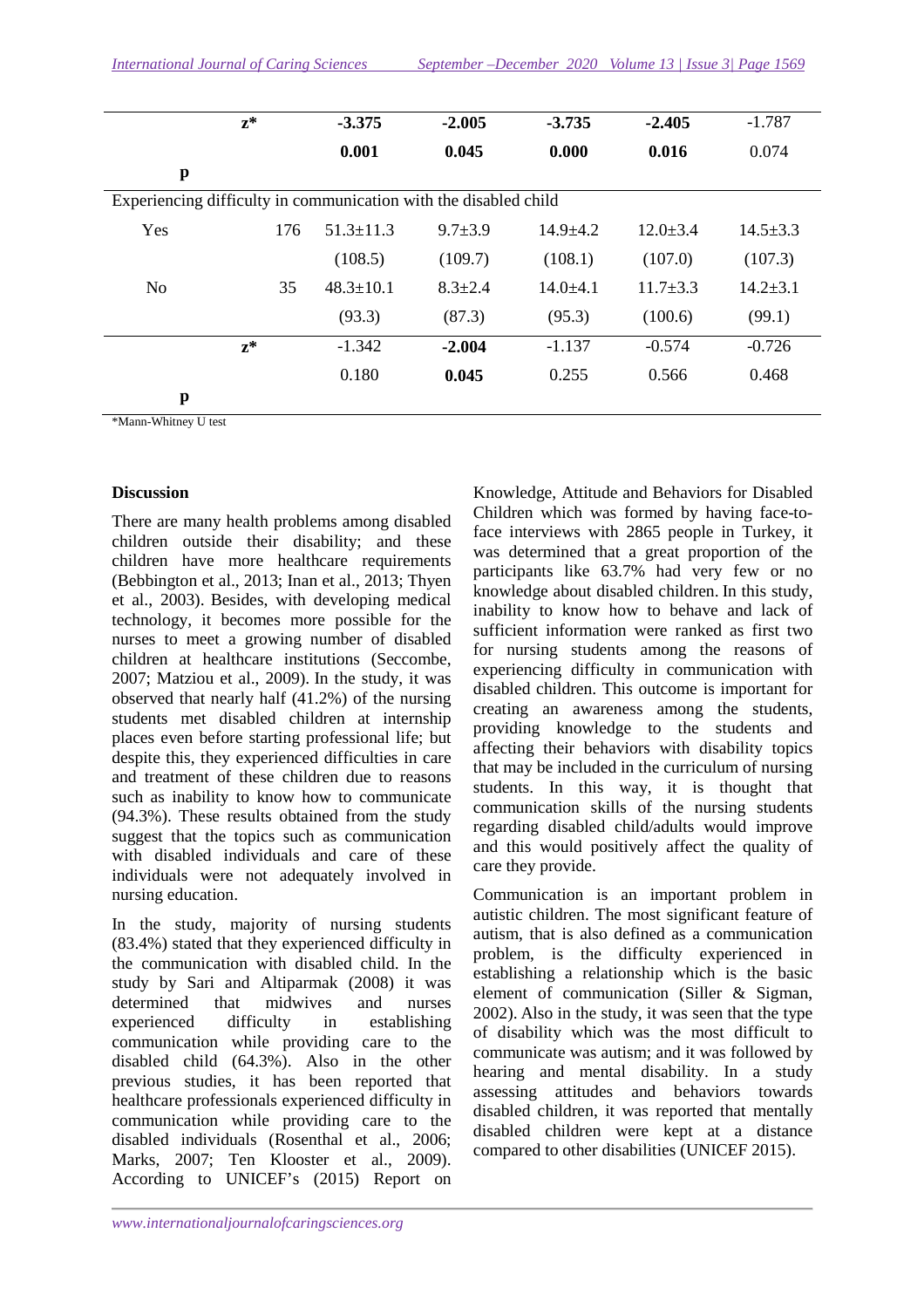In this study, stigma tendency of one third (35.1%) of the nursing students was found to be high. When stigma tendency was examined in terms of subscales, it was determined that tendency was highest in "prejudice" and lowest in "discrimination or exclusion" subscales. It was reported that stigma was based on prejudice which was a result of negative beliefs, continued with labelling and ended with discrimination and exclusion (Yaman & Gungor, 2013). Based on these literature data, stigma tendency of the students in the study was mostly in "prejudice" subscale and this was interpreted as a promising outcome. This reminds that stigma can be prevented by providing an education for awareness among the students.

In the literature, no study was found regarding stigmatization of disabled children by healthcare professionals; but, there are many studies showing that disabled individuals and children were exposed to negative attitudes by the healthcare professionals (Seccombe, 2007; Rosenthal et al., 2006; Ten Klooster et al., 2009; Al-Zahrani, 2012; Morgan & Lo, 2013; Colver, 2006; Matziou et al., 2009). It is believed that attitudes towards disabled people can be affected or changed by cultural values, traditional beliefs, education, religion, working experience, sex and age (Al-Zahrani, 2012). This study, it was found that there was a negative correlation between age of the students and stigma tendency and subsales; and stigma tendency of the students decreased as their ages increased. Moreover, it was determined that stigma tendency of the first year nursing students was higher than the third and fourth graders. Opposite to our results, in the other two studies examining the attitudes of medical students and nursing students towards disabled individuals, it was concluded that negative attitudes of the students increased as their ages increased (Gokce, Gunes, & Seyitoglu, 2016; Uysal et al., 2014). While decrease in stigma tendency of the students as their ages increased was interpreted as a positive outcome; it suggests that continuing education may decrease their stigma tendencies. In terms of sex, it was observed in the study that stigma tendency was higher among women including all subscales; but, these differences were not found to be significant. In the study by Matziou et al. (2009), it was reported that women had more positive attitudes towards disabled individuals compared to men; and this outcome was not found to be compliant with our study.

In the literature, it has been emphasized that a previous experience of the individual with disabled individuals affected positive attitudes (Mangili et al., 2004; Thompson, Emrich, & Moore, 2003). In our study, no significant difference was found between mean stigma tendency scores of the students based on the presence of a disabled child within their own families. Similarly, it was also determined in two other studies that the presence of a disabled individual among family, relatives or friends did not affect the attitudes (Gokce et al., 2016; Uysal et al., 2014). It was seen that stigma tendency of the students who met a disabled child at internship place was lower than the students who did not meet; and the difference was found to be significant in all subscales except "prejudice" subscale. In the other studies performed, it was concluded as in our study that nursing students had more positive attitudes as they provided care to a disabled individual and their knowledge level increased regarding the topic (Seccombe, 2007; Matziou et al., 2009; Thompson et al., 2003; Chen et al., 2002; Horner-Johnson et al., 2002). This outcome obtained from the study suggests that increasing the number of institutions including disabled children for internships and increasing the duration of internship may be important for developing a positive attitude towards the disabled people.

In the study, it was found that stigma tendency of the students who experienced difficulty in communication with the disabled child was higher than the students who did not experience; and this difference was found to be significant for "discrimination or exclusion" subscale. While this was interpreted as an expected outcome, it reminded that nursing students could exhibit negative attitudes towards disabled children such as stigma as a result of inability to know how to communicate or inadequacy of communication. In the literature, it was reported that negative attitudes of the healthcare professionals adversely affected the development of therapeutic communication with the disabled individuals (Morgan & Lo, 2013). Considering that both of them affected each other, education given to the nursing students for awareness is important for having a positive effect on their attitudes towards disabled as well as their therapeutic communication with disabled individuals.

**Conclusion and Recommendations:** It was concluded that most of the nursing students who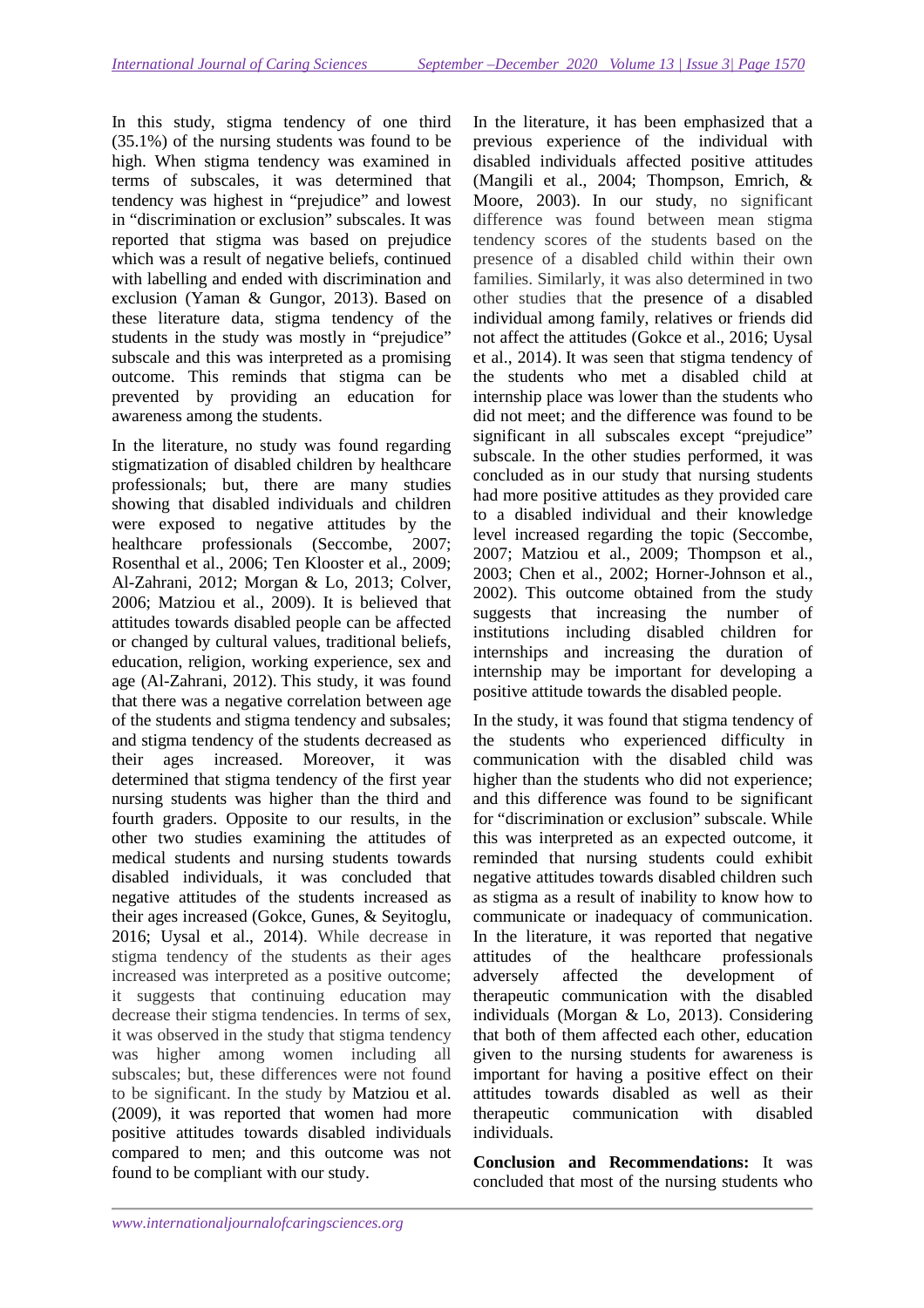met disabled children during internship experienced difficulties in the care and treatment of these children, they experienced difficulties in communication; their stigma tendency was lower; and students who experienced difficulty in communication with disabled children discriminated or excluded them more.

Nursing students who are nurses of the future have important roles in the care and treatment of disabled children. Positive attitudes towards disabled individuals may enhance the quality of nursing care given. Therefore, it is required to keep social awareness of the nursing students for disabled children at a high level. This study can create an awareness among nurses for a possible stigma against disabled children and can provide significant contribution to the organization of nursing education programs. It is recommended to include topics such as communication with disabled individuals and care for these individuals in the nursing curriculum and to include institutions with disabled children for internships. Besides, it should be planned to include social activities that may develop positive attitudes towards disabled individuals in the curricula.

### **References**

- Al-Zahrani, A. H. (2012). The attitudes of allied medical professional members towards people with disabilities in Taif, KSA. Journal of American Science, 8(12), 459-462.
- Bebbington, A., Glasson, E., Bourke, J., De Klerk, N., & Leonard, H. (2013). Hospitalisation rates for children with intellectual disability or autism born in Western Australia 1983-1999: a population based cohort study. BMJ Open, 3(2), 1-10.
- Chen, R. K., Brodwin, M. G., Cardoso, E., & Chan, F. (2002). Attitudes toward people with disabilities in the social context of dating and marriage: A Comparison of American, Taiwanese, and Singaporean college students. Journal of Rehabilition, 68(4), 5-11.
- Colver, A. (2006). What are we trying to do for disabled children? Current Paediatrics, 16(7), 501- 505.
- Daruwalla, P., & Darcy, S. (2005). Personal and societal attitudes to disability. Annals of Tourism Research, 32(3), 549-570.
- Feyissa, G. T., Abebe, L., Girma, E., & Woldie, M. (2012). Stigma and discrimination against people living with HIV by healthcare providers, Southwest Ethiopia. BMC Public Health, 12 (1), 522.
- Geckil, E., Kaleci, E., Cingil, D., & Hisar, F. (2017). The effect of disability empathy activity on the attitude of nursing students towards disabled

people: a pilot study. Contemporary Nurse, 53(1), 82-93.

- Goffman, E. (2009). Stigma: notes on the management of spoiled identity. New York, Simon and Schuster.
- Gokce, A., Gunes, G., & Seyitoglu, D. C. (2016). The attitudes and behaviors of the medical faculty students of Inonu University towards the disabled. Medicine Science, 5(2), 351-362.
- Horner-Johnson, W., Keys, C., Henry, D., Yamaki, K., Oi, F., Watanabe, K., Shimada, H., Fugjimura, I. (2002). Attitudes of Japanese students toward people with intellectual disability. Journal of Intellectual Disability Research, 46(5), 365-378.
- Inan, S., Peker, G. C., Tekiner, S., Ak, F., & Daglı, Z. (2013). A glance at disability, the situation of disabled people and provision of health care in Turkey. TAF Preventive Medicine Bulletin, 12(6), 723-728.
- Kopera, M., Suszek, H., Bonar, E., Myszka, M., Gmaj, B., Ilgen, M., & Wojnar, M. (2015). Evaluating explicit and implicit stigma of mental illness in mental health professionals and medical students. Community Mental Health Journal, 51(5), 628-634.
- Kupeli, H., Donmez, R. O., & Temel, A. B.. (2014). Turkish and American nursing college students' views toward disability. Ankara Health Services Journal,13(2), 11-20.
- Mangili, E., Ponteri, M., Buizza, C., & Rossi, G. (2004). Attitudes toward disabilities and mental illness in work settings: a review. Epidemiology and Psychiatric Sciences, 13(1), 29-46.
- Marks, B. (2007). Cultural Competence Revisited: Nursing Students with Disabilities. Journal of Nursing Education, 46(2), 70-74.
- Matziou, V., Galanis, P., Tsoumakas, C., Gymnopoulou, E., Perdikaris, P., & Brokalaki, H. (2009). Attitudes of nurse professionals and nursing students towards children with disabilities. Do nurses really overcome children's physical and mental handicaps? International Nursing Review, 56(4), 456-460.
- Morgan, P. E., & Lo, K. (2013). Enhancing positive attitudes towards disability: evaluation of an integrated physiotherapy program. Disability and Rehabilitation, 35(4), 300-305.
- Northway, R., Jenkins, R., & McMillan, S. (2014). Nurse education: meeting the needs of people with intellectual disabilities? Contemporary Nurse, 49(1), 47-49.
- Ozturk, O.,Alsan, G., Gungor, T., & Hur, G. (2016). [Investigation of the problems experienced by mentally disabled children and their parents during the admission to a health institution. Turkey Clinics Journal of Pediatric Nursing-Special Topics, 2(1), 44-52.
- Rosenthal, D. A., Chan, F., & Livneh, H. (2006). Rehabilitation students' attitudes toward persons with disabilities in high-and low stakes cocial